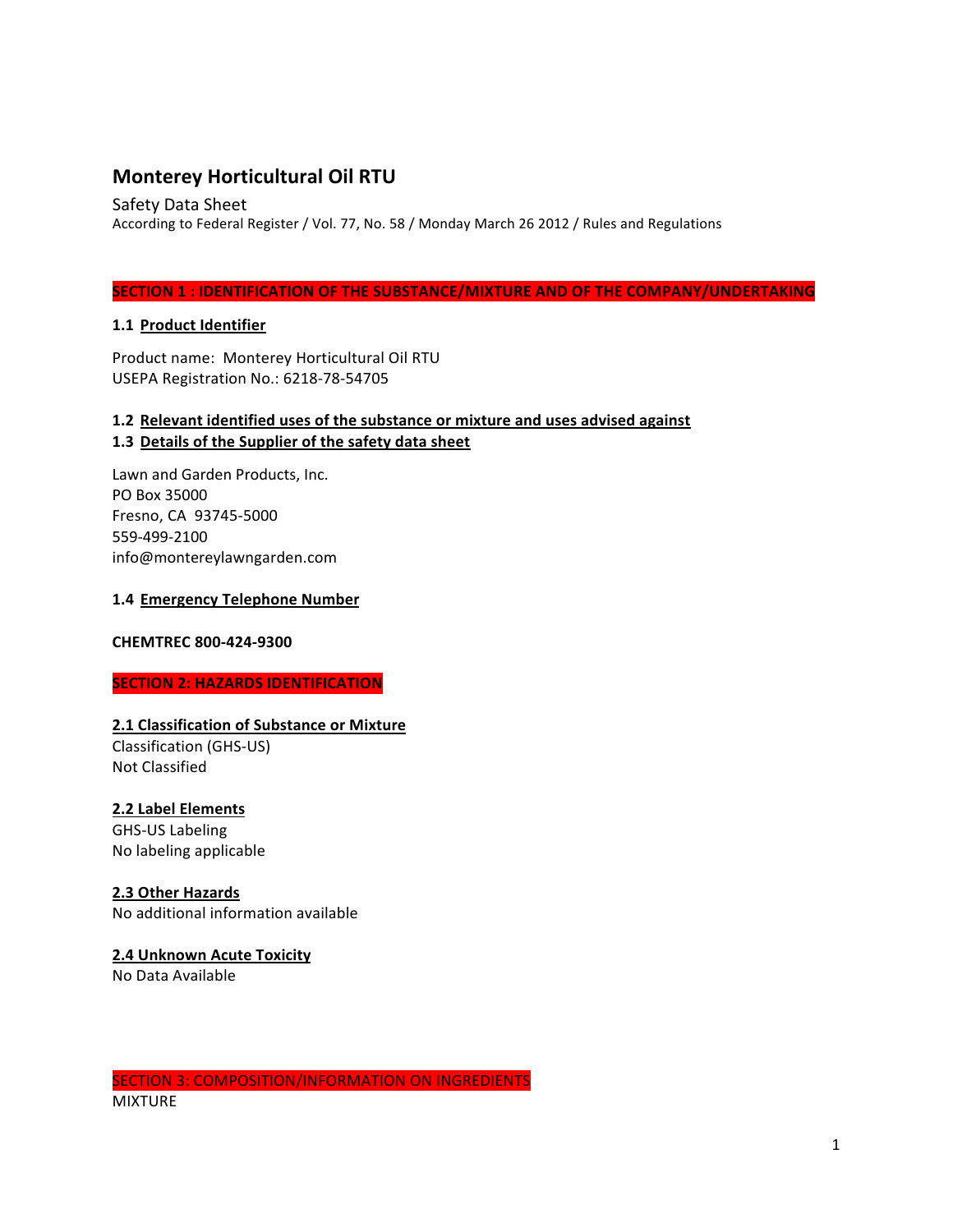| <b>NAME</b>                | <b>PRODUCT IDENTIFIER</b> | %    | <b>CLASSIFICATION</b> |
|----------------------------|---------------------------|------|-----------------------|
| <b>Refined Mineral Oil</b> | CAS No. 64742-55-8        | 1.00 | Not classified        |

#### **SECTION 4: FIRST AID MEASURES**

# **4.1 Description of First Aid Measures**

| <b>First Aid Measures General</b>          | : Never Give anything by mouth to an unconscious person. If<br>You feel unwell, seek medical advice (show the label where<br>possible) |
|--------------------------------------------|----------------------------------------------------------------------------------------------------------------------------------------|
| <b>First Aid Measures after Inhalation</b> | : Assure fresh air breathing. Allow the victim to rest.                                                                                |
| First Aid measures after skin contact      | : Remove affected clothing and wash all exposed skin area with<br>Mild soap and water, followed by warm water rinse.                   |
| First aid measures after skin contact      | : Rinse immediately with plenty of water. Obtain medical<br>attention if pain, blinking or redness persist.                            |
| First aid measures after ingestion         | :Rinse mouth. Do NOT induce vomiting. Obtain emergency<br>medical attention                                                            |

# **4.2 Most Important symptoms and effects, both acute and delayed**

| Symptoms/injuries | : Not expected to present a significant hazard under anticipated |
|-------------------|------------------------------------------------------------------|
|                   | conditions of normal use.                                        |

# **4.3 Indication of any immediate medical attention and special treatment needed**

No additional information available

| <b>SECTION 5: FIREFIGHTING MEASURES</b>                   |                                                                                                                                                                           |
|-----------------------------------------------------------|---------------------------------------------------------------------------------------------------------------------------------------------------------------------------|
| 5.1 Extinguishing media                                   |                                                                                                                                                                           |
| Suitable Extinguishing Media                              | : Foam. Dry powder. Carbon Dioxide. Water Spray. Sand                                                                                                                     |
| Unsuitable Extinguishing Media                            | : Do not use heavy water stream                                                                                                                                           |
| 5.2 Special Hazards Arising from the Substance or Mixture |                                                                                                                                                                           |
| No additional information available.                      |                                                                                                                                                                           |
| 5.3 Advice For Firefighters                               |                                                                                                                                                                           |
| Firefighting instructions                                 | : Use water spray or fog for cooling exposed containers. Exercise<br>caution when fighting any chemical fire. Avoid (reject) fire<br>fighting water to enter environment. |
| Protection during Firefighting                            | : Do not enter fire area without proper protective equipment,<br>including respiratory protection.                                                                        |

| <b>SECTION 6: ACCIDENTAL RELEASE MEASURES</b>                           |                                                             |  |
|-------------------------------------------------------------------------|-------------------------------------------------------------|--|
| 6.1 Personal precautions, Protective Equipment and Emergency Procedures |                                                             |  |
| <b>General Measures</b>                                                 | : Isolate from fire, if possible, without unnecessary risk. |  |
| 6.1.1 For Non-Emergency Personnel                                       |                                                             |  |
| <b>Emergency Procedures</b>                                             | : Evacuate unnecessary personnel.                           |  |
| 6.1.2 For Emergency Responders                                          |                                                             |  |
| Protective Equipment                                                    | : Equip Cleanup crew with proper protection                 |  |
| <b>Emergency Procedures</b>                                             | : Ventilate Area                                            |  |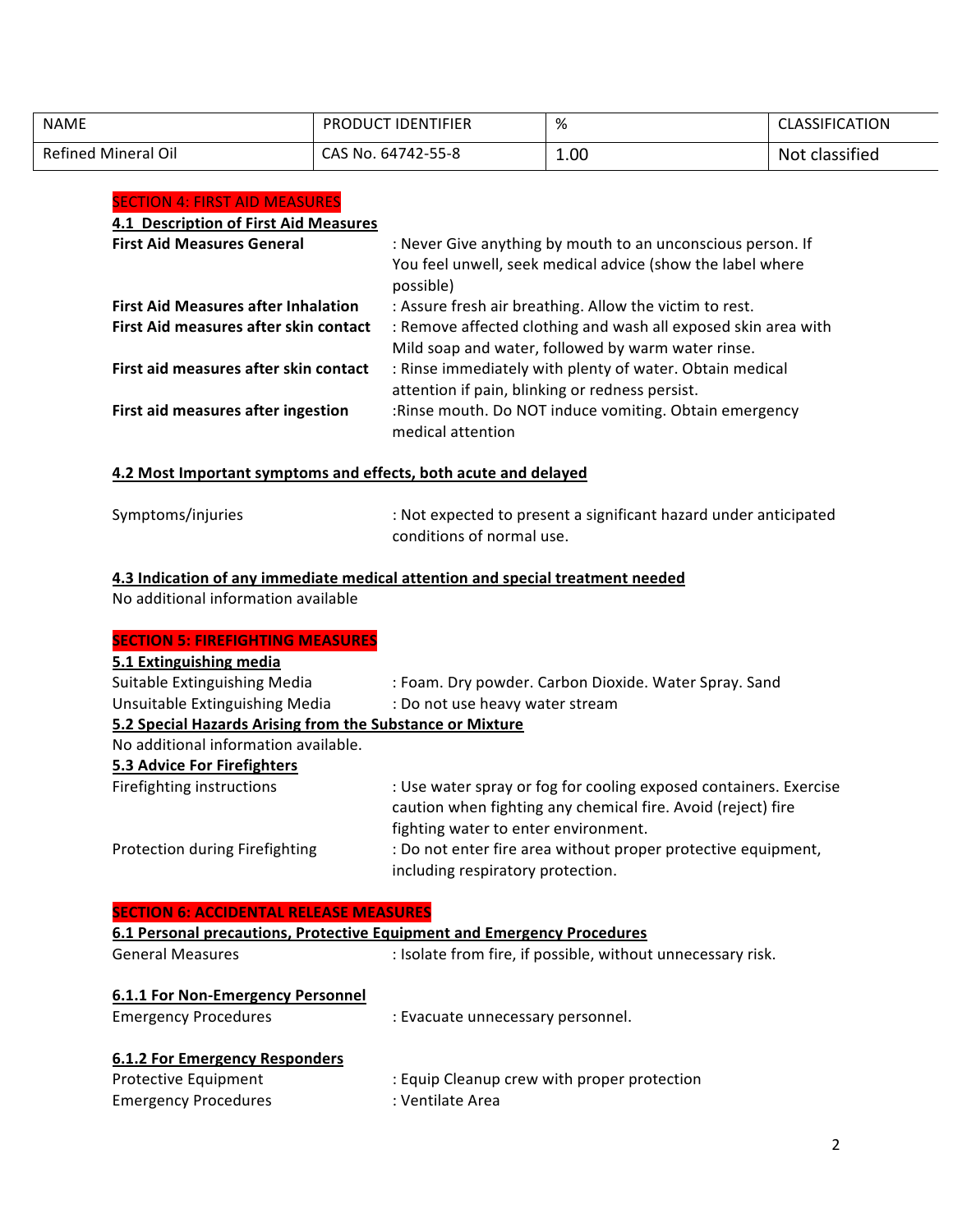#### **6.2 Environmental Precautions**

Prevent entry to sewers and public waters.

#### **6.3 Methods and Material for Containment and Cleaning Up**

See Heading 8. Exposure controls and personal protection

#### **SECTION 7: HANDLING AND STORAGE**

#### **7.1 Precautions for Safe Handling**

Precautions for Safe Handling : Wash hands and other exposed areas with mild soap and water before eating, drinking, smoking tobacco, or chewing gum and when leaving work.

#### **7.2 Conditions for Safe Storage, Including any Incompatibilities**

Storage Conditions :Keep only in the original container with original label in a cool, well ventilated place away from Children. Keep Container closed when not in use. Incompatible Products : Strong bases, acids. Incompatible Materials : Sources of Ignition

#### **7.3 Specific End Use(s)**

No additional information available.

#### **SECTION 8: EXPOSURE CONTROLS/PERSONAL PROTECTION**

#### **8.1 Control Parameters**

| Refined mineral oil (CAS No. 64742-55-8) |                                           |            |
|------------------------------------------|-------------------------------------------|------------|
| USA ACGIH                                | ACGIH TWA (mg/m3)                         | 5 mg/m $3$ |
| <b>8.2 Exposure Controls</b>             |                                           |            |
| Personal protective Equipment            | : Avoid all unnecessary exposure.         |            |
| Hand protection                          | : Wear protective gloves.                 |            |
| Eye Protection                           | : Chemical Googles or safety glasses.     |            |
| Respiratory protection                   | : Wear approved mask.                     |            |
| Other information                        | : When using do not eat, drink, or smoke. |            |

#### **SECTION 9: PHYSICAL AND CHEMICAL PROPERTIES**

#### **9.1 Information on Basic Physical and Chemical Properties**

| <b>Physical State</b>                       | : Liquid             |
|---------------------------------------------|----------------------|
| Color                                       | : Cloudy to white.   |
| Odor                                        | : Mild               |
| Odor Threshold                              | : No data available. |
| pH                                          | $: 6.5 - 7.5$        |
| Relative Evaporation rate (butyl acetate=1) | : No data available  |
| <b>Melting Point</b>                        | : No data available  |
| <b>Freezing Point</b>                       | : No data available  |
| <b>Boiling Point</b>                        | : 200 degrees F      |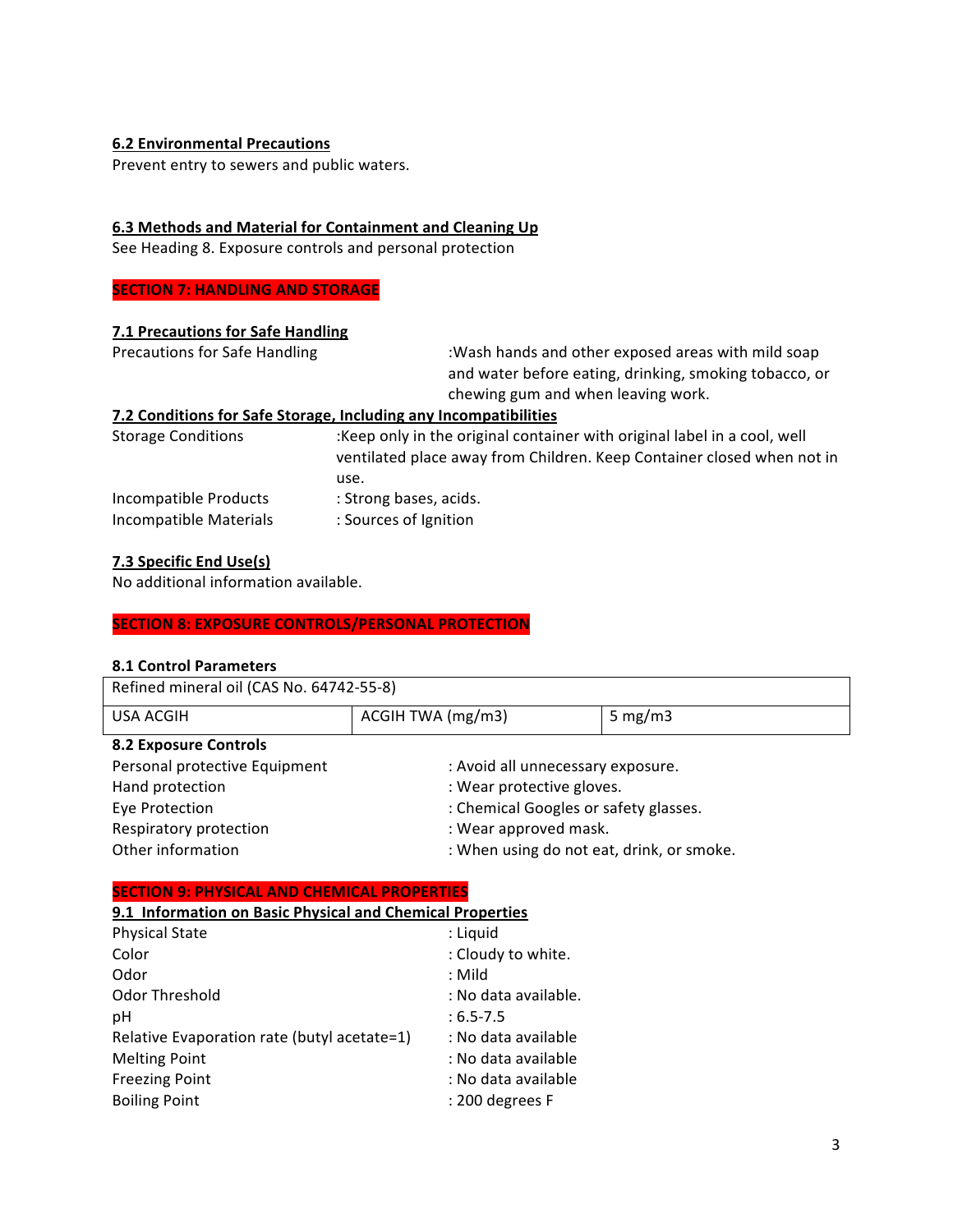| Flash Point                            | $:$ > 200 degrees F |
|----------------------------------------|---------------------|
| Self Ignition Temperature              | : 650 degrees F     |
| <b>Decomposition Temperature</b>       | : No data available |
| Flammability (solid, gas)              | : No data available |
| Vapor Pressure                         | : No data available |
| Relative vapor density at 20 degrees C | : No data available |
| Relative density                       | : 0.994             |
| Density                                | : No data available |
| Solubility                             | : No data available |
|                                        |                     |

#### **9.2 Other Information**

No additional information available.

## **SECTION 10: STABILITY AND REACTIVITY**

**10.1 Reactivity** No additional information available. **10.2 Chemical Stability** Stable under normal conditions **10.3 Possibility of hazardous reactions** Not established **10.4 Conditions to Avoid** Heat. Extremely High or Low Temperatures **10.5 Incompatible Materials** Strong acids, Strong Bases **10.6 Hazardous Decomposition Products** Carbon Monoxide. Carbon Dioxide

# **SECTION 11: TOXILOGICAL INFORMATION**

**11.1 Information on Toxicological Effects** 

Acute Toxicity **and Transformation** : Not classified

| Refined Mineral oil               |                          |
|-----------------------------------|--------------------------|
| LD50 oral rat                     | 5000 mg/kg (Rat)         |
| LD50 dermal rabbit                | 2000 mg/kg (Rabbit)<br>⋗ |
| Skin corrosion/irritation         | : Not classified         |
|                                   | pH 6.5-7.5               |
| Serious Eye damage/irritation     | : Not classified         |
|                                   | pH: 6.5-7.5              |
| Respiratory or skin sensitization | : Not Classified         |
| <b>Germ Cell Mutagenicity</b>     | : Not Classified         |
| Carcinogenicity                   | : Not Classified         |

| Refined mineral oil (CAS No. 64742-55-8) |                     |
|------------------------------------------|---------------------|
| I IARC Group                             | 3- Not Classifiable |
|                                          |                     |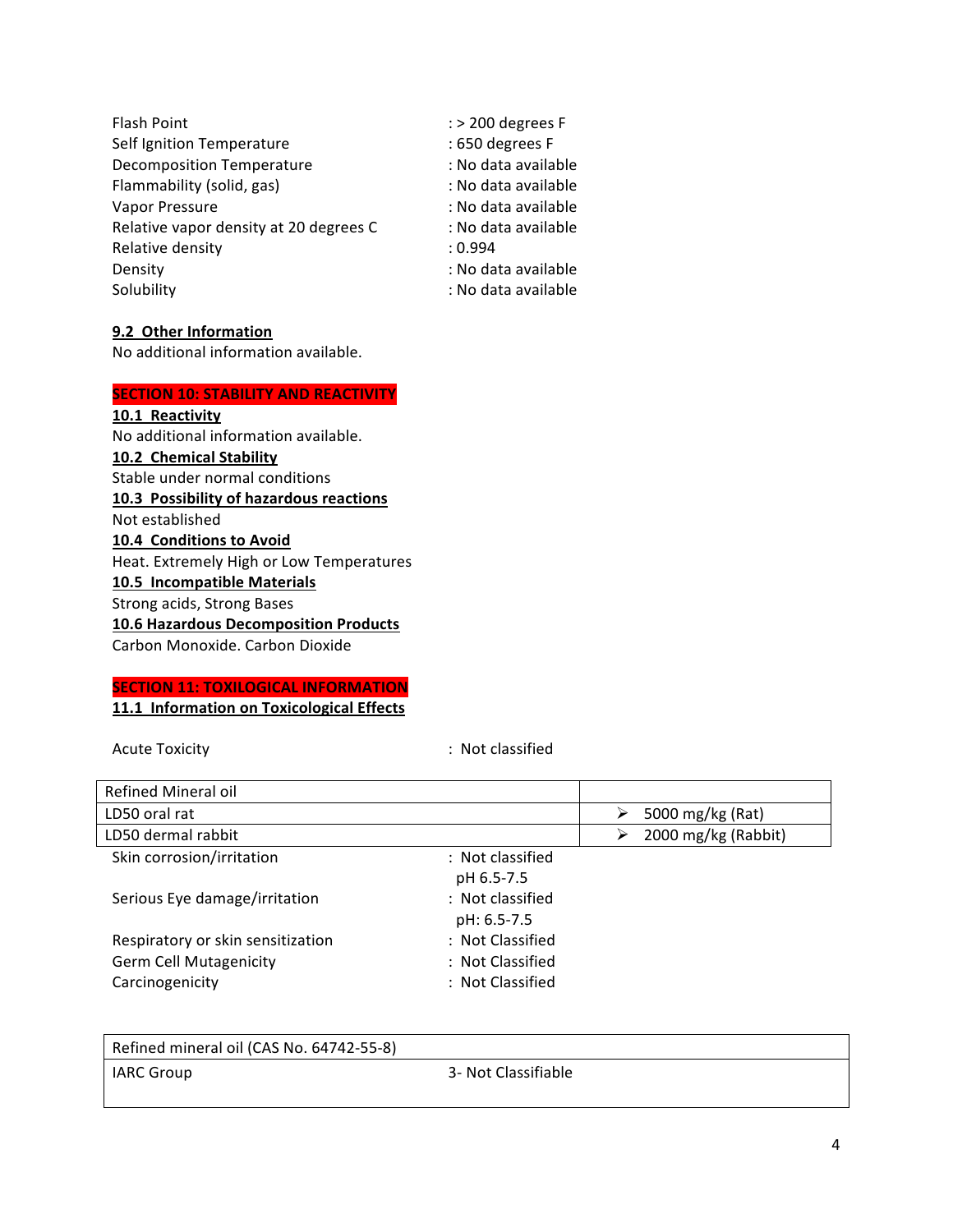| Reproductive Toxicity                               |
|-----------------------------------------------------|
| Specific Target Organ Toxicity (Single Exposure)    |
| Specific Target Organ Toxicity (Repeated Exposure)  |
| <b>Aspiration Hazard</b>                            |
| Potential Adverse Human Health Effects and Symptoms |

## **SECTION 12: ECOLOGICAL INFORMATION**

## **12.1 Toxicity**

No additional information available.

#### **12.2 Persistence and Degradability**

: Not Classified

- : Not Classified
- : Not Classified
- : Not Classified
- $mptoms$  : Based on available date, the

classification criteria are not met

| 12.2 Persistence and Degradability |                 |
|------------------------------------|-----------------|
| Monterey Horticultural Oil RTU     |                 |
| Persistence and Degradability      | Not Established |
|                                    |                 |

| Refined mineral oil (CAS No. 64742-55-8) |                                                 |  |
|------------------------------------------|-------------------------------------------------|--|
| Persistence and Degradability            | Contains non readily biodegradable component(s) |  |

#### **12.3 Bioaccumulative Potential**

| Monterey Horticultural Oil RTU |                 |
|--------------------------------|-----------------|
| Bioaccumulative Potential      | Not established |

| Refined mineral oil (CAS No. 64742-55-8) |                                    |  |
|------------------------------------------|------------------------------------|--|
| Bioaccumulative Potential                | No bioaccumulation data available. |  |

#### **12.4 Mobility in Soil**

No additional information available

#### **12.5 Other Adverse Effects**

#### **SECTION 13: DISPOSAL CONSIDERATIONS**

#### **13.1 Waste Treatment Methods**

Waste Disposal Recommendations in the commendations of the control of the control of the control of the control of the control of the control of the control of the control of the control of the control of the control of th

Other Information **included** in the control of the environment.

accordance with local/national regulations. Ecology – Waste Materials in the cology – Waste Materials into the environment

#### **SECTION 14: TRANSPORT INFORMATION**

**In accordance with DOT** Non dangerous good in sense of transport regulations **Additional Information Other information Constanting Constanting Constanting Constanting Constanting Constanting Constanting Constanting Constanting Constanting Constanting Constanting Constanting Constanting Constanting Constanting Constanti** 

#### **ADR**

Transport document description Transport by Sea No additional information available. Air Transport

Available